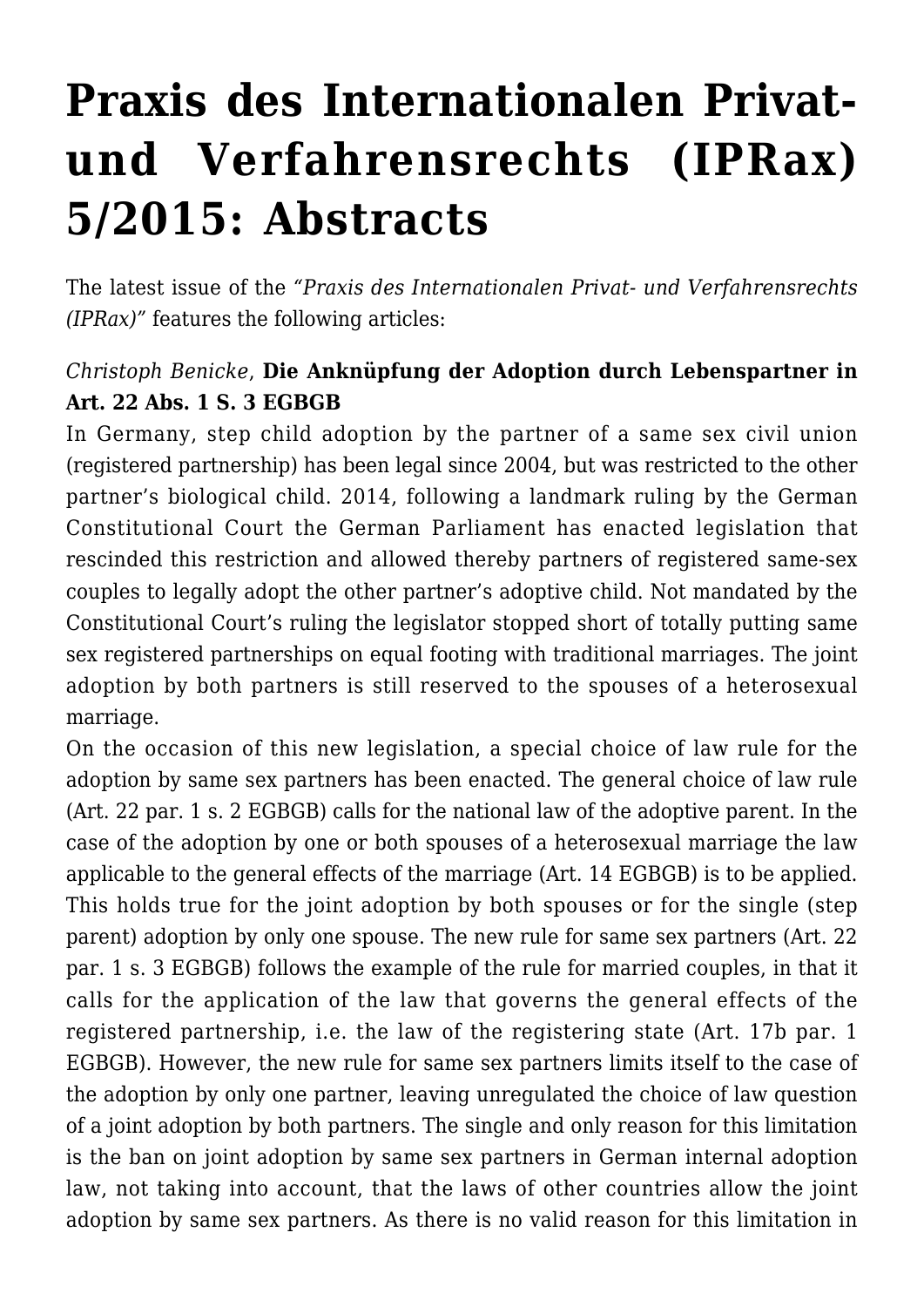regard to the choice of law question this same rule must be extended to cover the joint application for the adoption by both partners. The general choice of law rule would lead to a quite preposterous result as it would call for the joint application of the national laws of both partners, whereas in the case of the adoption by only one partner the law that governs the effects the same sex partnership would apply.

The new legislation also casts new light on the discussion of the ramifications of Art. 17b par. 4 EGBGB. This rule limits the effects of a same sex partnership that was registered in another country and therefore is governed by this other country's laws. The legal effects cannot exceed the effects of a registered same sex partnership under German internal law. Under the previous law the majority opinion was that Art. 17b par. 4 EGBGB bans same sex partners from adopting jointly in Germany even if the joint adoption was legal under the applicable foreign adoption law. In granting the unrestricted step child adoption German law effectively allows partners to adopt a child jointly, just in two immediately consecutive proceedings. Therefore, there are no real differences left in regard to the legal effects of a registered partnership under a foreign law that allows the simultaneous joint adoption by same sex partners in one and only proceeding.

# *Christoph Thole*, **The differentiation between Brussels I and EIR in annex proceedings and the relation to art. 31 CMR**

On the occasion of the ECJ ruling (4.9.2014 – C-157/13), the author discusses the precedence of special conventions (CMR) according to art. 71 (1) Brussels I-reg. and the question of the criteria necessary for the application of art. 3 EIR. With respect to art. 3 EIR, the ECJ rightly concludes that an action for the payment of a debt based on the provision of carriage services taken by the insolvency administrator of an insolvent undertaking in the course of insolvency proceedings is covered not by the EIR, but is a civil matter within the Brussels I-reg. However, once again, the Court has failed to further elaborate on the criteria necessary for the classification of an action as an insolvency-related action within the meaning of art. 3 EIR and art. 1 para. 2 lit. b Brussels I-reg.

With respect to art. 71 Brussels I-reg., it is a step forward that, in contrast to earlier verdicts, the ECJ itself decided upon the compatibility of the convention with the principles of EU law, instead of referring the matter to state courts. It would have been even more conclusive to rely on the wording of Art. 71 (1) Brussels I-reg. and omit the unwritten necessity of compatibility with EU Law entirely.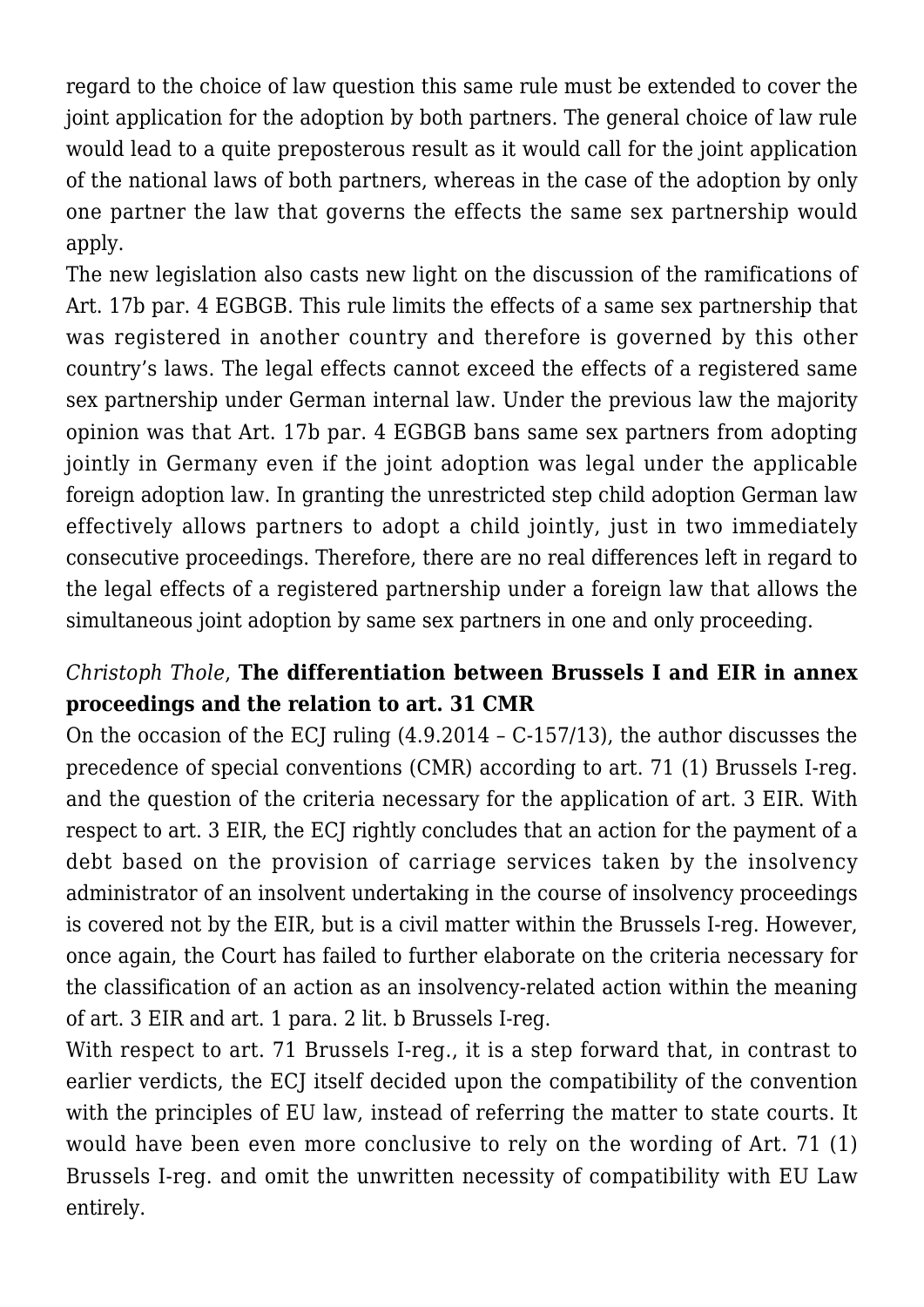# *Burkhard Hess/Katharina Raffelsieper*, **Debtor protection within Regulation 1896/2006: Current gaps in European procedural law**

Regulation 1896/2006 does not provide for effective debtor protection in cases when a European Order for Payment was not properly served on the debtor. As a result of the unilateral nature of the procedure for issuing the order, the order will be declared enforceable if the defendant does not challenge it within a period of 30 days. However, the service of the payment order shall safeguard the right to a defense. When the defendant has never been informed about the ongoing procedure, he should be able to easily contest the Order for Payment even after it has been declared enforceable. Yet, the text of the Regulation does not provide for a remedy in this situation. In a reference for a preliminary ruling, the Local Court Berlin-Wedding asked the European Court of Justice which remedy should apply. The referring court suggested an application by analogy of the review proceedings provided for in Article 20 of Regulation 1896/2006 in order to ensure an effective right to a defense. Regrettably, the CJEU did not endorse this solution. It declared national procedural law applicable in accordance with Article 26 of the Regulation. As a consequence, parties are sent to the fragmented remedies of national procedural laws. As the efficiency and uniform application of Regulation 1896/2006 is no longer guaranteed, the European lawmaker is called to remedy the insufficient situation. This article addresses the final decision of the Local Court which implemented the CJEU's judgment.

#### *Peter Huber*, **Investor Protection: Lugano Convention and questions of international insolvency law**

The article discusses a recent decision of the German Bundesgerichtshof which primarily deals with matters of international jurisdiction in tort claims under Article 5 No. 3 of the Lugano Convention. In doing so, the author also analyses to what extent the decision is in line with the more recent judgment of the ECJ in Kolassa v Barclays Bank. A second issue of the decision is how provisions of foreign insolvency law which modify a creditor's claim against a (not insolvent) co-debtor of the insolvent party should be characterised under domestic German private international law.

# *Christoph Thole*, **Porsche versus Hedgefonds: The requirements for lis pendens under Art. 32 reg. 1215/2012 (Art. 30 reg. 44/2001)**

Porsche SE, which is currently trying to fend off several actions for damages connected to the failed takeover of Volkswagen, has reached a partial success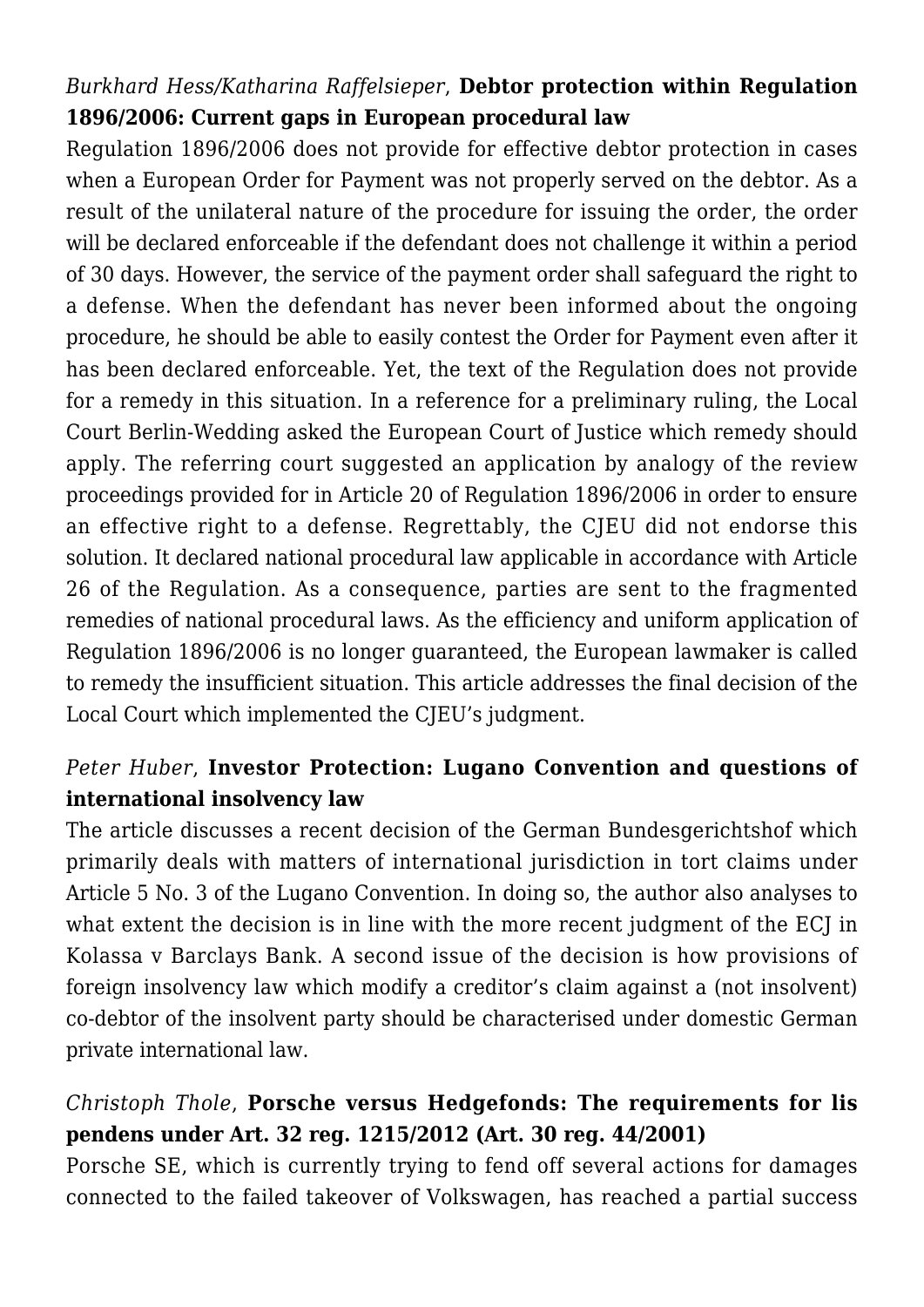before the OLG Stuttgart. The OLG has ruled that the negative declaratory action against an institutional investor in Germany takes precedence over the action for performance filed in London. The proceedings clearly demonstrate how fiercely disputes concerning the place of jurisdiction in capital market law are fought. Specifically, the court needed to judge upon the necessary requirements for lodging the claim with the court under Art. 30 of the Brussels I-reg. (Art. 32 Reg. No. 1215/2012). The decision as well as most of the reasoning is convincing.

# *Peter Mankowski*, **Lack of reciprocity for the recognition and enforcement of judgments between Liechtenstein and Germany**

Liechtenstein fashions a system of recognition and enforcement of foreign judgments with a strict and formal requirement of reciprocity in the Austrian tradition. In particular, judgments from Germany are not recognised in Liechtenstein. The retaliative price Liechtenstein has to pay is that judgments from Liechtenstein are not recognised in Germany, either, for lack of reciprocity. Methodologically, German courts are idealiter required to research whether reciprocity is guaranteed in a foreign country in relation to Germany. The popular lists in the leading German commentaries should only serve as a starting point.

#### *Lars Klöhn/Philip Schwarz*, **The residual company's applicable law**

The "theory of the residual company (Restgesellschaft)" deals with legal problems that may arise in the context of winding-up companies doing business in at least two countries. In Germany, the theory applies in particular to English private companies limited by shares ("Limited") with assets in Germany. If a Limited is dissolved in its home country, the residual company will come into existence and be considered as the owner of the company's "German" assets. The discussion in the literature as well as recent case law by Higher Regional Courts (Oberlandesgerichte) has focused on the question which law applies to the residual company. This paper analyzes the newest judgement on this issue by the Higher Regional Court of Hamm, which states that German law applies. The authors agree with this result while pointing out that this conclusion will be reached regardless of whether one follows the theory of domicile (Sitztheorie) or the theory of establishment (Gründungstheorie). Furthermore, German law applies irrespective of whether the company is still doing business or has already entered into liquidation.

#### *Piotr Machnikowski/Martin Margonski*, **Anerkennung von punitive damagesund actual damages-Urteilen in Polen**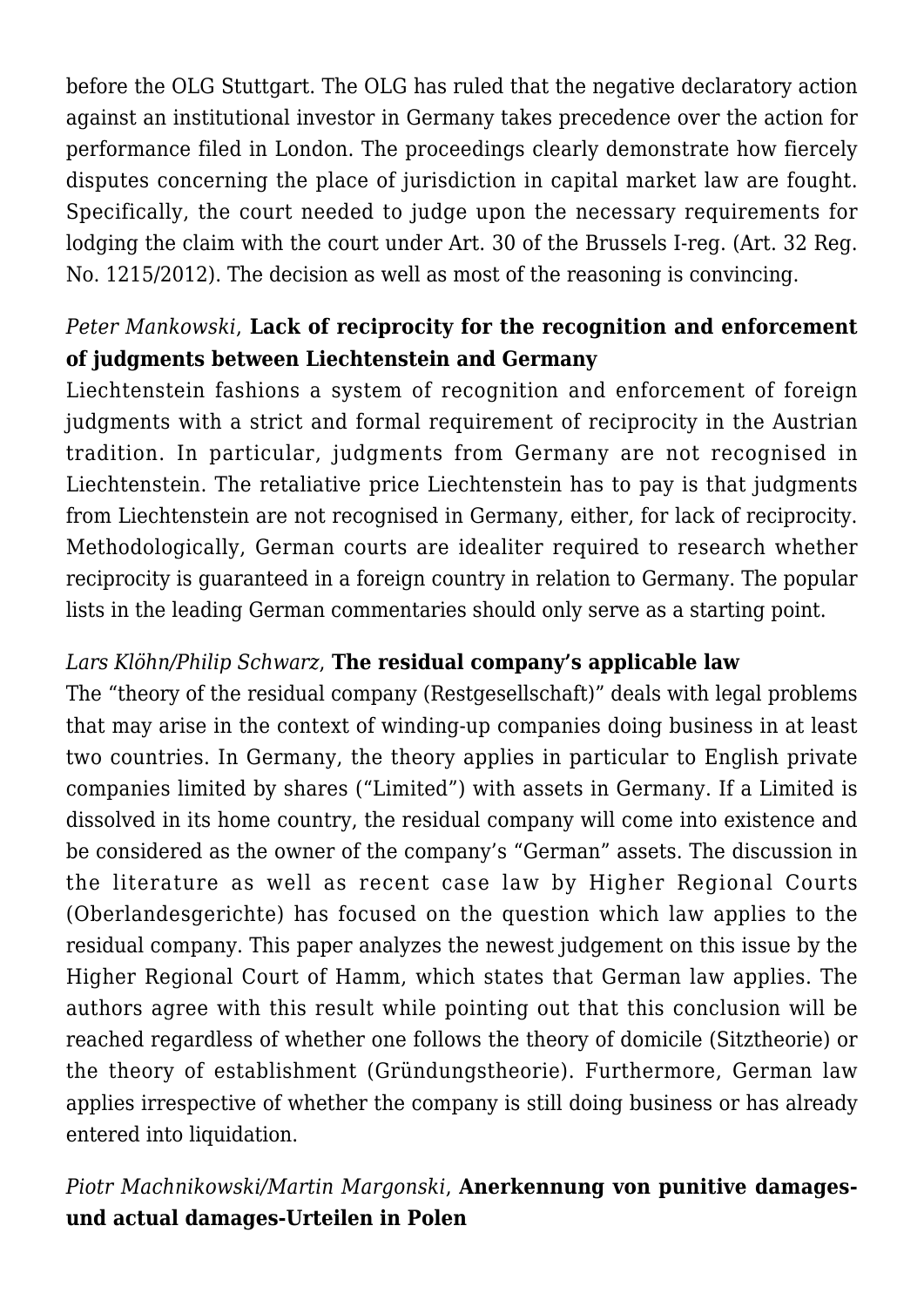The case note concerns the judgment of the Polish Supreme Court of October 11, 2013 on the enforceability of US-American punitive damages and judgments on actual damages in Poland. The enforceability has been rejected in case of punitive damages which, as a rule, are contrary to Polish public policy as such. Polish civil law is governed by the principles of compensation and restitution of the damage. The damage should be repaired to the condition that would have existed had the wrong not occurred. The injured party may not be enriched as a result of the damages awarded. The compensation law in Poland does recognize some exceptions to that rule which allow to grant compensation not closely based on the value of the restored damage. Such exceptions are, however, justified under the constitutional proportionality principle. Punitive damages do not meet such requirements to the extend they peruse penal objectives. They are permissible only to the extent they perform a compensatory function and are linked to the damage suffered. In case of actual damages, such conflict with the Polish public order does not occur by nature of the legal instrument. Yet, the said proportionality principle may lead to only a partial enforceability of a US-American actual damages judgment. The crucial factor here is how closely the factual setting of the case is connected to Poland. The judgment in question addresses the general problem of partial enforceability of foreign judgments, which has been found possible in case of divisible obligations. Despite some critique on detailed aspects of the findings, the case note positively appraises the judgment.

# *Bernhard König*, **Austrian money judgments which do not finally determine the amount of payment**

Judgments given in a Member State which are enforceable in that State are enforceable in other Member States. Difficulties could arise if a money judgment was given in a Member State which does not require a final determination of the amount of the payment in the judgment itself and has to be enforced in a Member State which national law requires the final determination of the amount of payment already in the judgment. This paper offers a glimpse to the question if and to what extent other Member States will have to deal with Austrian judgments which have not finally determined the amount of the payment.

# *Miguel Gómez Jene/Chris Thomale*, **Arbitrator liability in International Arbitration**

Recent decisions by Spanish courts raise questions upon the conditions as well as